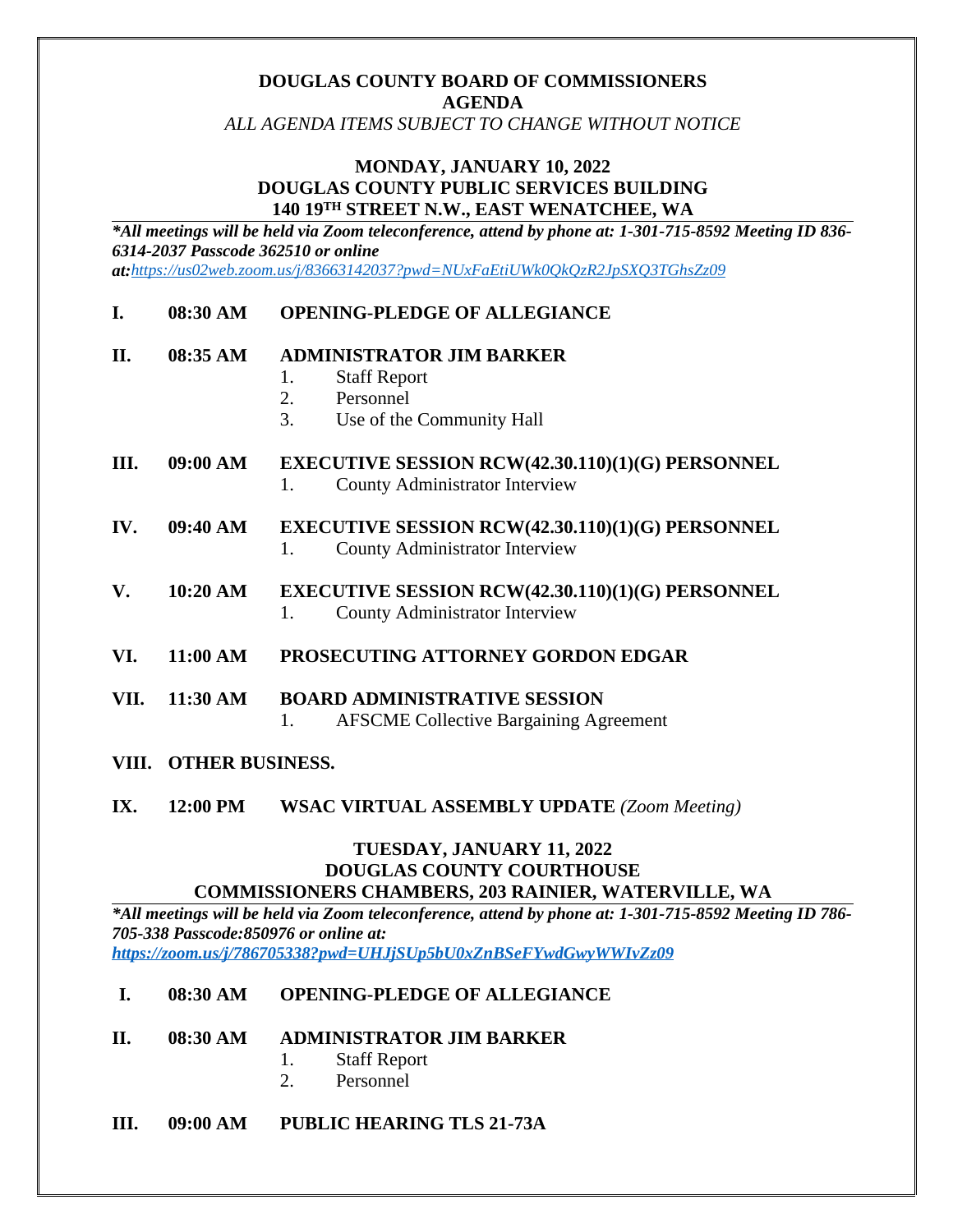1. Ordinance TLS 22-01-04B: To Consider the 2022 Capital Facilities Plan (Ref: TLS 21-73A)

#### **IV. 09:10 AM TRANSPORTATION AND LAND SERVICES Transportation:**

# 1. **Action Items:**

- Resolution TLS 22-03A: Notice of Hearing to Consider the Petition for Road Vacation for Douglas County Road 19 *set for Tuesday, February15th , 2022*
- County Road Administration Board Verification of 2022 Road Levy **Certification**
- Contract for Professional Archaeological Services Plateau Archaeological Investigations, LLC

# 2. **Discussion Items:**

General Updates

# **Land Services:**

- 1. **Action Items:**
	- Contract award with Berk Consulting, INC. for On-Call Planning and Environmental Services (Ref: TLS 21-72A)
- 2. **Discussion Items:**

General Updates

# **V. 11:00 AM MEETING WITH MR. JOHN BEUHLER**

1. Superior Court Indigent Defense

# **VI. CONSENT AGENDA**

- 1. Vouchers
- 2. Minutes

# **VII. OTHER BUSINESS**

# **VIII. 4:30 PM MULTI-AGENCY COORDINATED POLICY GROUP MEETING-COMMISSIONER STRAUB** *(Zoom Meeting)*

#### **WEDNESDAY, JANUARY 12, 2022 DOUGLAS COUNTY COURTHOUSE COMMISSIONERS CHAMBERS, 203 RAINIER, WATERVILLE, WA**

- **I. THERE ARE NO SCHEDULED APPOINTMENTS, NO SESSION WILL BE HELD.**
- **II. 9:00 AM RIVERCOM BOARD WORKSHOP- COMMISSIONER SUTTON** *(Confluence Technology Center, Wenatchee, WA 98801)*
- **III. 12:00 PM CHELAN-DOUGLAS COMMUNITY ACTION COUNCIL BOARD MEETING-COMMISSIONER SUTTON** *(620 Lewis St. Wenatchee, WA 98801)*